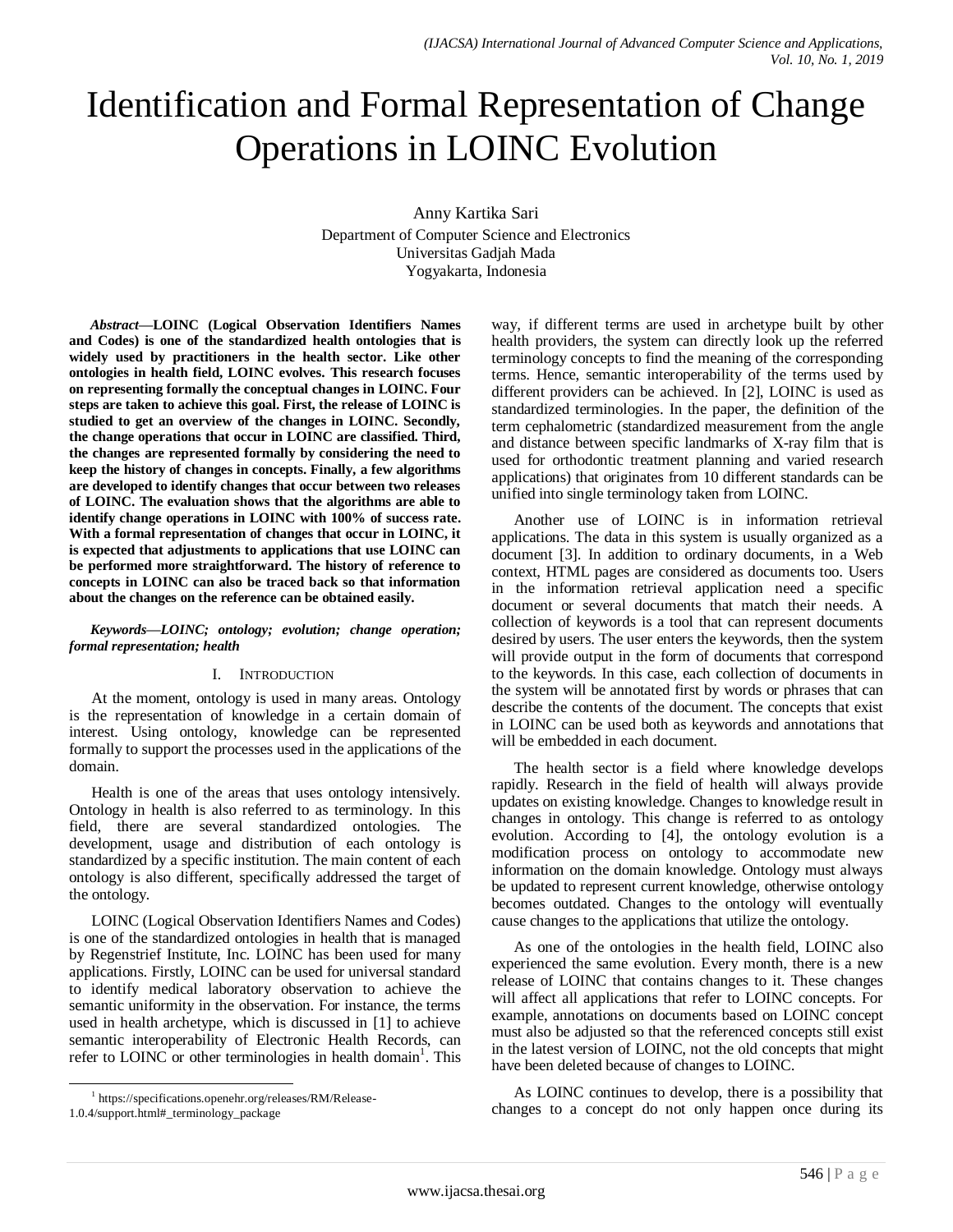lifetime. If this happens, applications that use LOINC as a reference should keep a history of changes that occur in the corresponding concept. In this way, if a backward trace is needed about why a reference changes, the application can look at the history of the concepts it refers to. This is possible if the evolution of the concepts in LOINC is formally represented.

Unfortunately, there has been no research discussing the formalization of evolution in LOINC. There have been several studies that discuss the formalization of ontology, e.g. [5-7]. However, none has focused on formalization of evolution in LOINC. The absence of this formalization will lead to the difficulty of adjustments that must be made to the application when there is a change in a LOINC concept. So far, there are no guidelines for making these adjustments. Institutions that use LOINC must adjust individually. For institutions that have been using LOINC for a long time, this may not be a problem because they are already experienced in doing so, but for institutions that use LOINC only currently, this could be an unexpected problem. In addition, it will be difficult to backtrack the changes if the history of the changes is not maintained. This is supported by the fact that the latest version of LOINC only mentions changes that occur in that version compared to the previous version. Hence, the changes that occur in previous versions are not contained in the latest version.

This research focuses on the formal representation of changes in the evolution of LOINC. This representation will be useful to understand the changes in LOINC concepts. In addition, with this formal representation, the history of reference concepts in LOINC can be traced back. Thus, information about changes in references can be stored by the applications that use LOINC. Furthermore, the representation of LOINC changes is used to develop algorithms that can identify changes that occur between two versions of LOINC.

The rest of the paper is organized as follows. Chapter II discusses related work, followed by formal representation of LOINC in Chapter III. Classification of change operations is presented in Chapter IV, while Chapter V discusses the formal representation of change operations. Chapter VI addresses the method to maintain the history of the changes. Algorithms to identify change operations are described in Chapter VII. This is followed by Chapter VIII that includes Evaluation and Discussion. Chapter IX concludes this paper.

# II. RELATED WORK

According to [8], there are 6 phases in ontology evolution which include change capturing, change representation, semantics of change, change implementation, change propagation and change validation. The process is simplified in [9] by dividing it into 3 phases, namely change representation ontology, ontology change manipulation, and ontology change propagation. In terms of the ontology domain, the study in [10] discusses existing work in biomedical evolution in detail. However, this research focuses on one phase only, namely change representation ontology.

Ontology change representation is a phase on ontology evolution that discusses how to represent changes in ontology.

Change representation should be done in a formal way so that changes can be manipulated and propagated to the application that uses the ontology. Several studies related to the representation of changes in ontology are summarized as follows.

In [11] a formal method called RLR (Represent, Legitimate and Reproduce) is presented. The method is proposed to analyze and support evolution management and changes in ontology in the biomedical field. The focus of this research is on the phase of representation. To represent changes, Description Logic (DL) is used. The method is based on a discrete state model and uses category theory for representation with diagrams. This method is applied to Fungal Web Ontology which is a formal ontology on the fungal domain genomics.

A representation scheme called CHO (Change History Ontology) is defined in [6]. There are two basic elements of CHO, namely the OntologyChange class and the ChangeSet class. The OntologyChange class contains a sub-class called Atomic-Change, which represents all classes, properties, individuals and constraints at the atomic level. The ChangeSet class is responsible for managing changes to ontologies and arranging them in time-indexed form.

The classification of change operations in health ontologies is discussed in [7]. In the research, change operations are classified into 2 types. The first type is basic operation which is only based on a list of changes that are already available in release ontology. The second type is semantic operation, which is an operation that has a complete definition that can be a combination of one or more basic operations. Both operations are represented formally with mathematical representations. In addition, algorithms are also prepared to identify semantic operations based on a list of basic operations.

Several studies on LOINC discuss the use of LOINC. In [11], a method is developed to evaluate the consistency and utilization of LOINC in different institutions, and to evaluate the level of interoperability that can be achieved by using LOINC as a standard code for data exchange. There are variations in the use of LOINC in data exchange, which shows that the interoperability between different institutions does not fully exist. To improve semantic interoperability, identification and correction of knowledge that is contradictory to LOINC is needed.

Research in [12] attempts to overcome difficulties in achieving semantic interoperability because of the use of different languages. In this study LOINC is translated into Italian. In addition, a tool is built that can find a unique list of LOINC Parts from a given set of LOINC terms.

Research on LOINC in [2], [13], [14] and [15] address the use of LOINC as a way to achieve semantic interoperability and its application in several case studies. In [2] the definition of the term cephalometric using LOINC terminology is brought to overcome differences in terms from 10 different standards. The case study of LOINC application for documents in hospital information systems is reviewed in [13], while a pilot project to standardize local laboratory data on Indian Health Service (IHS) medical facilities is conducted in [14] by mapping names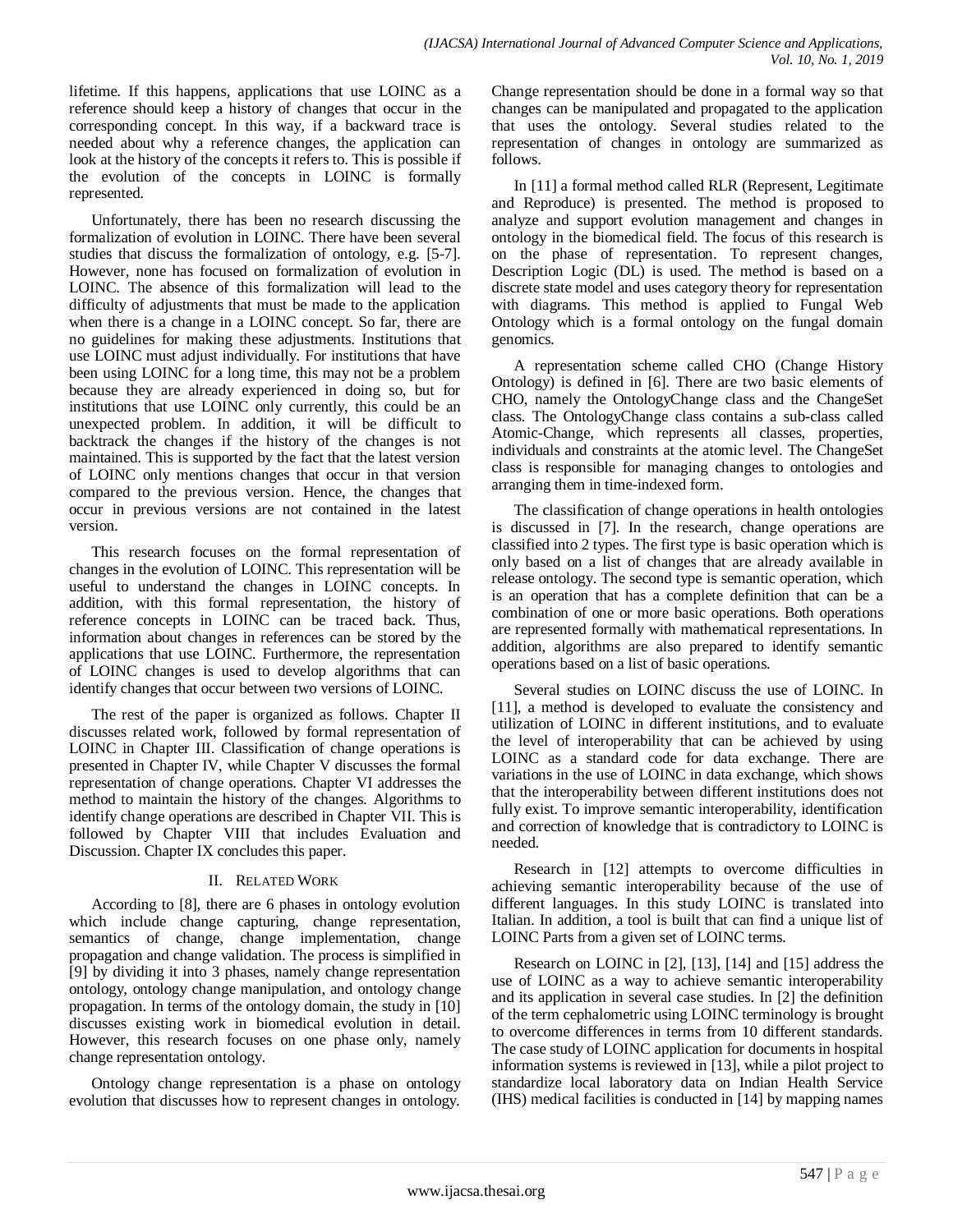of laboratory test into terms in LOINC. In [15], a process of "enhancing" local test names is developed by incorporating information required for LOINC mapping into the test names themselves.

None of the above studies specifically addresses the change operations in LOINC. In fact, the structure of LOINC can be considered as unique because it is not the same as the structure of general ontologies. The essence of ontology is concept, whereas in LOINC there are 6 fields which describe a particular term. Thus, we need a special representation for LOINC that can be used as a basis for the formal representations of concept changes in LOINC. This research focuses on the formal representation of LOINC and the representation of change operations that occur in LOINC concepts.

#### III. FORMAL REPRESENTATION OF LOINC

There are 2 fundamental differences between LOINC and the formal definition of ontology in general, as follows:

*1)* In LOINC and other ontologies in health field, there is no definition of instance. This is different from the general definition of an ontology that include instance as a component of the ontology. For example, the definition of ontology in Davis et al. [16] and [17] includes instances as elements of ontology. In [18] it is suggested that in SNOMED CT, as one of the ontologies in health field, instance of a concept is one of the three possible entities: a stand-alone object without clinical context, artifact contained in the patient's electronic medical record, or the patient himself or clinical situation. These three elements are not found in LOINC because LOINC only contains concepts. The real object of the concept is not defined in LOINC.

*2)* LOINC represents concepts into 6 dimensions, which together provide an overview of a concept. Concept definition can be easily equated with concept definition in ontology. However, the six dimensions cannot be compared to object property or data property. Thus, a special representation is needed for the six dimensions of the LOINC concept.

Based on the above reasons, in this study, a formal definition for LOINC will be carried out specifically, which adopts the definition of ontology in the health field in [7] with adjustments to LOINC characteristics. The following is a formal definition of LOINC.

Definition 1. LOINC Ontology

 $O_L \equiv \langle C, Co, P, T, Sy, Sc, M, R \rangle$  is LOINC ontology with:

- C: set of Concepts, referring to LOINC concepts.
- Co: set of Components
- P: set of Properties
- T: set of Times
- Sy: set of Systems (Specimens)
- Sc: set of Scales
- M: set Methods
- R: set of relationship that connects Concept with one of dimensions, that is, Component, Property, Time, System, Scale, or Method. To form a relationship  $r =$ (c, rel, d), the set of relationship type Rel is defined. In this case, Rel =  ${r, r, r, rsy, rsc, rm}$  is a set of relationship types, containing various types of relationships between Concept and one of the dimensions of the LOINC concept. There are 6 members of Rel, namely rco (relation between concept and component), rp (relation between concept and property), rt (relation between concept and time), rsy (relation between concept and system), rsc (relation between concept and scale) ), and rm (relation between concept and method).

In ontology  $O<sub>L</sub>$ , the following constraints must be met.

- $\forall r \in \mathbb{R} : r = (c, rel, d)$ , with c∈C, rel∈Rel, and d∈{Co  $\cup$  P  $\cup T \cup Sy \cup Sc \cup M$  (1)
- $\forall r \in \mathbb{R} : rel = rco \rightarrow d \in Co$  (2)
- $\forall r \in \mathbb{R} : rel = rt \rightarrow d \in \mathbb{P}$  (3)
- $\forall r \in \mathbb{R} : rel = rp \rightarrow d \in \mathbb{T}$  (4)
- $\forall r \in \mathbb{R} : rel = rsy \rightarrow d \in Sy$  (5)
- $\forall r \in \mathbb{R} : rel = rsc \rightarrow d \in Sc$  (6)
- $\forall$ r∈R: rel = rm  $\rightarrow$  d ∈ M (7)

In the definition above, LOINC ontology consists of 8 tuples, namely the set of concepts C, the set of Component Co, the set of Property P, the set of Time T, the set of System Sy, the set of Scale Sc, the set of Method M, and the set of relationship R. In constraint (1), the definition of a relationship r is a tuple (c, rel, d), where rel is the type of relationship between  $\overline{c}$  and d. Constraints (2), (3), (4), (5), (6), (7) specify the type of d.

The ontology concepts in LOINC sometimes require more detailed information about a concept. In this study, the information referred to as attributes. The formal definition of attributes is as follows, adopted from [7] with some adjustments.

#### Definition 2. Set of concept attributes

 $A_k \equiv \{a_{x1} (c) = v_1, a_{x2} (c) = v_2, ..., a_{xn} (c) = v_n\}$  is the set of attributes for concept c in ontology  $O_L$  with  $x_i$  is the atribut name and  $v_i$  is the attribute value for c. Concept c is a concept that is included in set C.

LOINC has determined additional information that can be attributed to a concept. In this study, the information is represented as an attribute of the concept. The following are some of the concept attributes that are part of the definition of a concept in the LOINC ontology.

name: the name of the concept.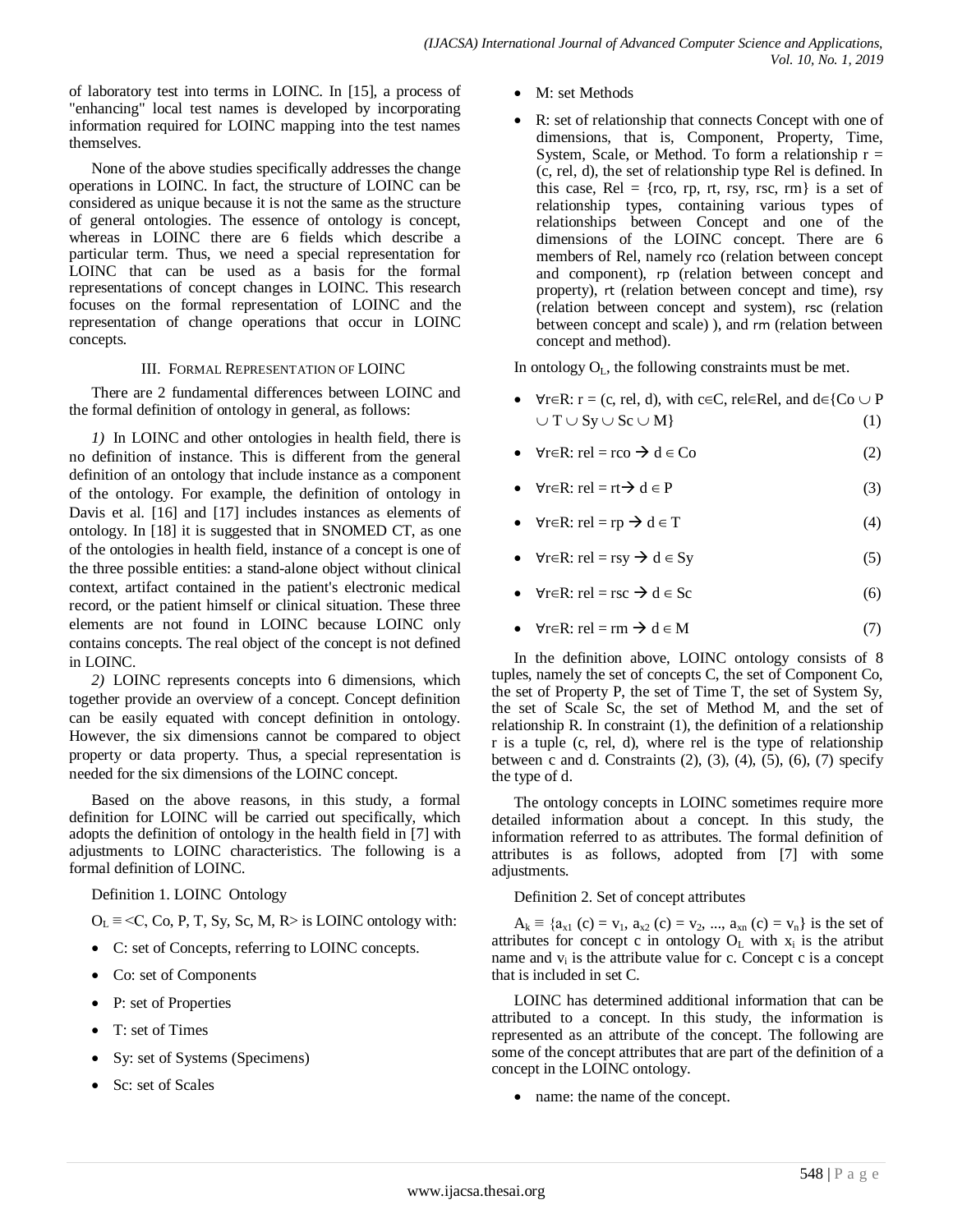- code: the code of the concept.
- class: the class of a concept, which can be selected from the choice of existing classes.
- classtype: the class type of the concept, with values from 1 to 4, where  $1 =$  Laboratory class;  $2 =$  Clinical class;  $3 =$ Claims attachments; and  $4 =$  Surveys.
- long common name: the long common name of the concept.
- short name: the short name of the concept.
- status: indicates the status of the concept, whether ACTIVE or INACTIVE.
- version\_first: the version of LOINC where the concept was first included in ontology.
- version\_last\_changed: the LOINC version where the concept is last changed.

#### IV. CLASSIFICATION OF CHANGE OPERATIONS IN LOINC

Change operations in LOINC can be divided into 3, namely additions, updates, and deletions. Each type of operation can be applied to different entities such as concepts, dimensions and relationships. The following is the detail of the change operations that are included in LOINC.

#### *A. Addition Operation*

Addition operations can be performed on the set of concept, property, time, system, scale, method, and relationship.

- Addition to the concept set: Addition to the concept set is carried out if there is a new concept included in LOINC ontology.
- Addition to the component set: Addition to the component set is done if there is a new component included in LOINC ontology.
- Addition to the property set: Addition to property set is performed if there is a new type of property included in LOINC ontology, which might be a value from the property dimension of a concept.
- Addition to the time set: Addition to time set is carried out if there is a new type of interval time included in LOINC ontology, which might be a value from the time dimension of a concept.
- Addition to the system set: Addition to system set is carried out if there is a new system included in LOINC ontology, which might be a value from the system dimension of a concept.
- Addition to the scale set: Addition to scale set is carried out if there is a new scale type included in LOINC ontology, which might be a value from the scale dimension of a concept.
- Addition to the method set: Addition to method set is carried out if there is a new measurement method included in LOINC ontology, which might be a value from the method dimension of a concept.

 Addition to the relationship set: Addition to relationship set is carried out if there is a new relationship included in LOINC ontology, which connects a concept with one of the six dimensions. Addition to relationship set will definitely occur if the new concept included in ontology.

#### *B. Update Operation*

Update changes can be made on the set of concepts and relationships.

- Update to a concept: Update to a concept is carried out if there is a change to the concept attribute, e.g. name, code, long common name, short name, status, and version last changed. Update to other attributes do not occur.
- Update to a relationship: This operation accommodates update to the value of concept dimension. Change can occur in the value of d of the relationship  $r = (c, \text{ rails}, d)$ . An example of this change is a change in the method of a concept, for instance from the original value Observed then updated to Reported.

#### *C. Deletion Operation*

Deletion operations can be performed on the set of property, time, system, scale, and method. However, deletion is very rare. The deletion operation is not performed on concepts because in LOINC, a concept is never erased. If a concept is not used anymore, the status of the concept is set to INACTIVE. Deletion operation is not performed to relationship either, because a relationship connects a concept to its dimensions. If a concept has the status of INACTIVE, the relationship to its dimensions still exists.

Details of each deletion operation is as follows.

- Deletion of a component: Deletion of a component is done if there is a type of component that is not used anymore in LOINC ontology.
- Deletion of a property: Deletion of a property is done if there is a type of property that is not used anymore in LOINC ontology.
- Deletion of a time: Deletion of a time is carried out if there is a type of time interval excluded from LOINC ontology.
- Deletion of a system: Deletion of a system is carried out if there is a system type that is excluded from LOINC ontology.
- Deletion of a scale: Deletion of a scale is carried out if there is a type of scale that is no longer used in LOINC ontology.
- Deletion of a method: Deletion of the method is carried out if there is a measurement method that is not used in LOINC ontology.

#### V. FORMAL REPRESENTATION OF CHANGE OPERATIONS IN LOINC

Update on a LOINC entities produces a change operation on the ontology. In this section, the formal definition of changed ontology and change operation in LOINC are presented before the discussion of each type of change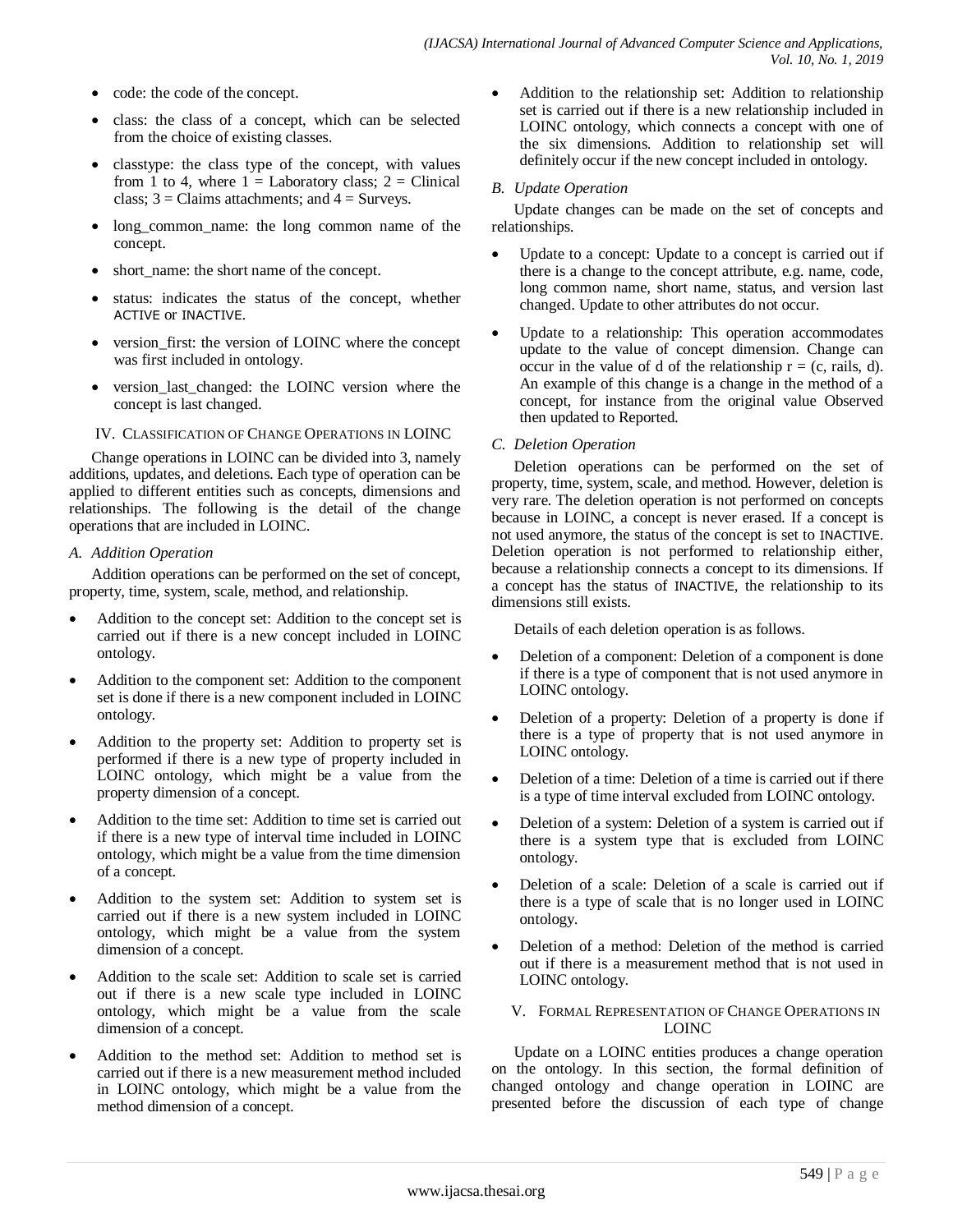operation. The definitions are adopted from [7] with some adjustments.

# **Definition 3. Changed ontology**

Given ontology  $O_L \equiv \langle C, C_0, P, T, Sy, Sc, M, R \rangle$ .

 $O_L'$  is the changed ontology to  $O_L$  with  $O_L' \equiv \langle C', C_0', P',$ T', Sy', Sc', M', R'>, C′ is the changed set of concepts, Co′ is the changed set of components, P' is the changed set of properties, T' is the changed set of time, Sy' is the changed set of systems, Sc' is the changed set of scales, M' is the changed set of methods, and R' is the changed set of relationships.

# **Definition 4. Ontology change operation**

Given ontology  $O_L \equiv \langle C, C_0, P, T, Sy, Sc, M, R \rangle$ .

 $O_p$  is a change operation in ontology  $O_L$  such that if  $O_p$  is executed then  $((C' \leftarrow C) \vee ((C_0' \leftarrow C_0) \vee (P' \leftarrow P) \vee (T' \leftarrow P))$ T)  $V$  (Sy' ←Sy)  $V$  (Sc' ←Sc)  $V$  (M' ←M)  $V$  (R' ←R)).

From the two definitions above, it can be concluded that ontology changes are caused by the existence of at least one of ontology change operations. Ontology change operations can be applied to each ontology entities. However, the type of operation for each entity is different. The type and representation of change operations in LOINC ontology is described as follows.

#### *D. Operations on Concepts*

In LOINC, concepts can be added or changed. Based on this, 8 types of operations to ontology concept are defined as follows. Note that each operation will result in the change of concept c, which means that the set of concepts C will also change.

*1) Concept addition (AddConcept)*: The concept addition operation is an operation carried out to incorporate a new concept in LOINC ontology. In other words, the new concept is added to the set of concepts C. The formal definition of concept addition operation is as follows.

#### **Definition 5. AddConcept operation**

AddConcept( $c_{\text{new}}, O_{L}$ )  $\Leftrightarrow$   $O_{L}$  |  $C \leftarrow C \cup \{c_{\text{new}}\}$ 

*2) Concept renaming (UpdConceptName)*: The concept renaming operation is an operation performed to change the name of the concept to LOINC ontology. In this way, the value of the name attributes changes. The formal definition of the concept renaming operation is as follows.

# **Definition 6. UpdConceptName operation**

UpdConceptName(c, name<sub>new</sub>, O<sub>L</sub>)  $\Leftrightarrow$  C | name(c) ← name<sub>new</sub>

*3) Update concept's code (UpdConceptCode)*: The operation of changing the concept code is an operation carried out to change the value of concept code in LOINC ontology. The value of the code attribute will change. The formal definition of concept code change operation is as follows. **Definition 7. UpdConceptCode operation**

UpdConceptCode (c, code<sub>new</sub>, O<sub>L</sub>)  $\Leftrightarrow$  C | code (c) ← codenew

*4) Update concept's long common name (UpdConceptLcn)*: This operation changes the value of a concept's long common name in LOINC ontology. The formal definition of the operation is as follows.

# **Definition 8. UpdConceptLcn operation**

UpdConceptLcn (c, lcn<sub>new</sub>, O<sub>L</sub>)  $\Leftrightarrow$  C | lcn(c) ← lcn<sub>new</sub>

*5) Update concept's short name (UpdConceptSn)*: This operation changes a concept's short name in LOINC ontology. Hence, the value of the short name attribute will be changed. The formal definition of the operation is as follows. **Definition 9. UpdConceptSn Operation**

UpdConceptSn (c, lsn<sub>new</sub>, O<sub>L</sub>)  $\Leftrightarrow$  C | sn(c) ← sn<sub>new</sub>

*6) Update concept's status (UpdConceptStatus)*: This operation will update the status of a concept in LOINC ontology. This means that the value of status attribute changes. The formal definitions of the operation is as follows. **Definition 10. UpdConceptStatus Operation**

#### UpdConceptStatus (c, status<sub>new</sub>, O<sub>L</sub>)  $\Leftrightarrow$  C | status(c) ← status<sub>new</sub>

*7) Update concept's version last changed (UpdConceptVersion)*: This operation will update the version in which the concept is last changed. In other words, the attribute value of version last changed will change. The formal definition of the operation is as follows.

#### **Definition 11. UpdConceptVersion Operation**

UpdConceptLcn (c, version<sub>new</sub>, O<sub>L</sub>)  $\Leftrightarrow$  C | version(c) ← version $_{\text{new}}$ 

8. *Update concept's class (UpdConceptClass)*: This operation is to update the class of a concept in LOINC ontology, which means that the class attribute values is changed. The formal definition of the operation is as follows.

# **Definition 12. UpdConceptClass operation**

UpdConceptClass (c, class<sub>new</sub>, O<sub>L</sub>)  $\Leftrightarrow$  C | class(c) ← class<sub>new</sub>

# *E. Operations on the Dimensions of LOINC*

In LOINC, the value of each of the 6 dimensions, i.e. component, property, time, system, scale and method, can be added or removed. However, change operations to the dimensions are very rare. Nevertheless, the operations need to be defined formally. Since the change operations applied to the dimensions are very similar, only operations to component dimension are presented here. The formal definition of operations to other dimensions is basically the same as the operations to component.

*1) Component addition (AddComponent)*: This operation will add a new component to LOINC ontology. The new component is included in the set of components Co. The formal definition of the operation is as follows.

#### **Definition 13. AddComponent operation**

AddComponent  $(co_{new}, O_L) \Leftrightarrow O_L | Co \leftarrow Co \cup \{co_{new}\}$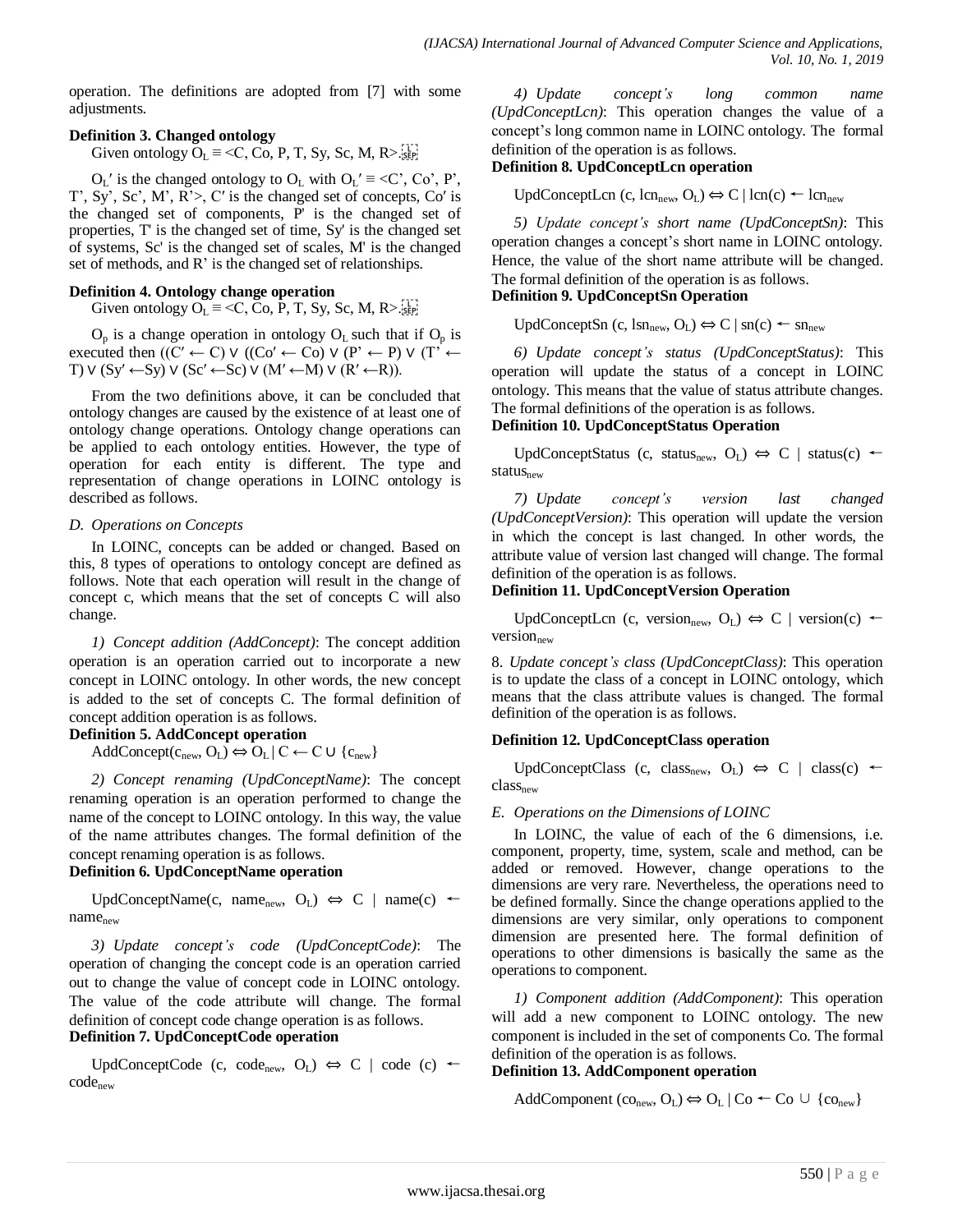*2) Component deletion (DelComponent)*: This operation is to remove a component from LOINC ontology. This means that the component is removed from the set of components Co. The formal definition of the operation is as follows. **Definition 14. DelComponent operation**

#### DelComponent (co<sub>del</sub>, O<sub>L</sub>)  $\Leftrightarrow$  O<sub>L</sub> | Co ← Co - {co<sub>del</sub>}

#### *F. Operations on Relationships*

In LOINC, relationships on ontologies can be added to ontology or changed. Based on this, 2 types of change operations for relationship are defined as follows.

*1) Add relationship (AddRelationship)*: Addition operation is an operation performed to include a new relationship to LOINC ontology. This means that the new relationship is added to the relationship set R. The formal definition of this operation is as follows.

#### **Definition 15. AddRelationship Operations**

AddRelationship ( $r_{\text{new}}$ ,  $O_L$ )  $\Leftrightarrow$   $O_L$  | R  $\leftarrow$  R  $\cup$  { $r_{\text{new}}$ }

*2) Update relationship (UpdRelationship)*: This operation is carried out to update the relationship in LOINC ontology. In this case, the value of d in (c, rel, d) is changed so that it refers to another value. The formal definition of this operation is as follows.

#### **Definition 16. UpdRelationship operation**

UpdRelationship (r, d<sub>new</sub>, O<sub>L</sub>)  $\Leftrightarrow$  C | (c, rel, d)  $\leftarrow$  (c, rel,  $d_{\text{new}}$ )

#### VI. REPRESENTATION OF VERSIONING FOR LOINC

Ontology versioning is the ability to manage changes in ontology by making or managing different versions of the ontology taken at different times [19]. In this study, versioning of LOINC needs to be done because LOINC releases are always different from time to time.

To represent the versioning of LOINC, a log file  $O_v$  is built. This log file contains a collection of records, each of which stores an operation that occurs in LOINC. In this research, a record is represented as an XML element. Each record contains information about a change operation. The attributes in each record are as follows:

- $\langle \text{id}\rangle$ : indicates the id number of the operation.
- $\bullet \quad \text{def}$ : contains a formal definition of the operation, which is one of the operation definitions presented in Section V. This attribute does not only store the name of the operation, but the arguments of the operations are also kept. Hence, the information about the operation, including the concept that is manipulated and details of the changes, is recorded well.
- <version>: indicates the current version of LOINC in which the change operation occurs.
- <id\_prev>: indicates the id number of the previous change operation that was applied to the same entity, either a concept, a dimension or a relationship.

The formal definition of adding a change operation to the log file is as follows.

#### **Definition 17. Append operation (Append)**

Append( $O_v$ , <id, def, version, id\_prev>)

As previously mentioned, the information contained in the log file is the id of the operation, the formal definition of the operation, the current version of LOINC in which the change occurs, and the id of the previous operation performed on the same entity. The <id\_prev> attribute can be used to trace the history of changes to a particular entity, including a concept. Thus, if the referenced concept in an application is different from time to time, the record in the log file can be used to identify the reason of the differences.

#### VII.ALGORITHMS TO IDENTIFY CHANGE OPERATIONS

Each LOINC release includes several files related to the changes that occur in LOINC. Identification of change operation can be conducted by checking the entries in each file. Identification is needed so that change operations can be found easily. This section gives detailed description of the files that can be used to identify operations and the algorithms to identify the operations.

The main file related to changes in LOINC is the LOINC\_updates file. This file lists the changes that occur in that particular LOINC version. Each record in the list consists of the following columns:

- RecType, is the column that contains the type of change that occurs in a LOINC concept. In this column, there are only 3 types of values, namely BEFORE, CHANGED and ADD. The record that contains BEFORE is paired with the record that contains CHANGED, which means that the two records represent the concept before and after it is changed. The record that contains ADD shows that a concept is added to LOINC ontology.
- LOINC\_NUM, is a column that shows the code of the concept that is changed or added.
- COMPONENT, is a column that shows the component value of the concept.
- PROPERTY, is a column that shows the property value of the concept.
- TIME\_ASPCT, is a column that shows the time value of the concept.
- SYSTEM, is a column that shows the system value of the concept.
- SCALE TYP, is a column that shows the scale value of the concept.
- METHOD TYP, is a column that shows the method value of the concept.
- CLASS, is a column that shows the class value of the concept.

In the list, a change is indicated by the BEFORE and CHANGED record pairs for a particular concept. Changing to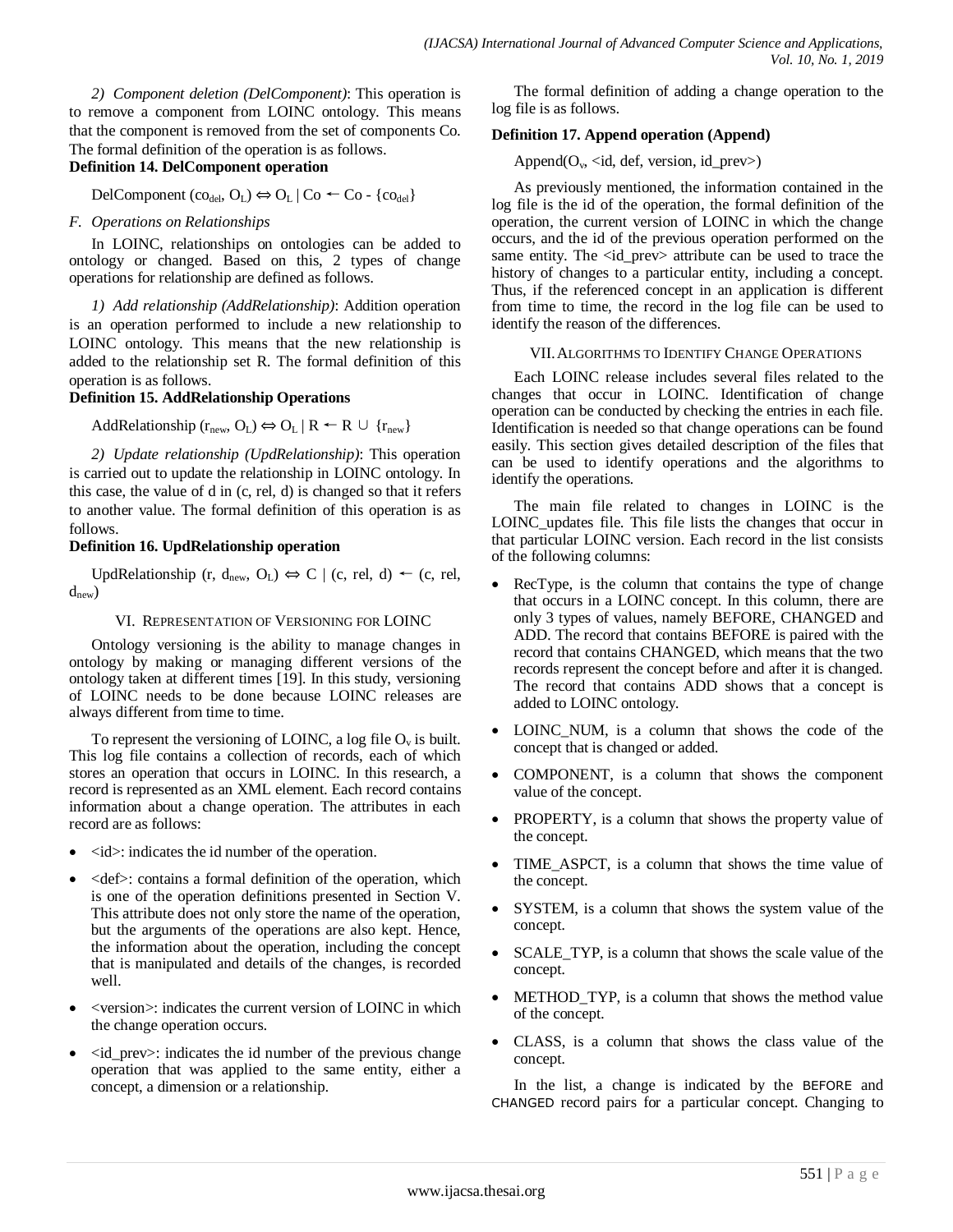dimensions is indicated by the differences between the values of the corresponding dimension column for the pair of records. For example, one of the concepts included in file LOINC\_2.52\_2.54\_Updates.csv is the concept with LOINC\_NUM 10232-7. The value of the SYSTEM dimension in the BEFORE record is Aortic root, while the SYSTEM dimension value in the AFTER record is Aorta.root. Based on this information, a change operation has taken place. In this case, the change operation that occurs is UpdRelationship. Originally concept 10232-7 relates to system Aortic root with relationship type rsy, while in the new release, the concept relates to system Aorta.root. Thus, the formal definition of the operation is UpdRelationship((10232-7, rsy, Aortic root), Aorta.root, OL).

RecType with ADD value indicates the addition of a new concept into LOINC. Each dimension value of the new concept is set accordingly, as shown in the entry of the corresponding dimension column. Hence, when a new concept is added, there are 6 AddRelationship operations that must be defined to represent the relationships between the new concept and each dimension. Furthermore, the UpdConceptClass operation is also defined to set the Class attribute of the new concept. For example, the value of each column in one of the records in file LOINC\_2.52\_2.54\_Updates.csv is as follows: ADD; 60738-2; Intraluminal; Pres; Pt; Esophagus; Qn; -; GI. Based on the record, a new concept, i.e. concept 60738-2, is added to the ontology, with Intraluminal as component dimension, Pres as property dimension, Pt as time dimension, Esophagus as system dimension, Qn as scale dimension, no value for method dimension, and GI as class attribute value. Using the definition of change operations in Section V, there are 7 operations exist as follows.

- AddConcept (60738-2,  $O<sub>L</sub>$ ), which is an operation to add a new concept with code 60738-2 into ontology.
- AddRelationship ((60738-2, rco, Intraluminal),  $O_L$ ), which is an operation to add a relationship that connects concept 60738-2 with the component dimension of the value Intraluminal. This means that the component of the concept is Intraluminal.
- AddRelationship ((60738-2, rp, Pres),  $O_L$ )), which is an operation to add a relationship that connects concept 60738-2 with the property dimension of the value Pres. This means that the property of the concept is Pres.
- AddRelationship ((60738-2, rt, Pt),  $O<sub>L</sub>$ )), which is an operation to add a relationship that connects the concept 60738-2 with the time dimension of the value Pt. This means that the time of the concept is Pt.
- AddRelationship ((60738-2, rsy, Esophagus),  $O<sub>L</sub>$ )), which is an operation to add a relationship that connects the concept of 60738-2 with the system dimensions of the value Esophagus. This means that the system of the concept is Esophagus.
- AddRelationship ((60738-2, rsc, Qn),  $O<sub>L</sub>$ )), which is an operation to add a relationship that connects the concept 60738-2 with scale dimensions of the value Qn. This means that the scale of the concept is Qn.

UpdConceptClass  $(60738-2, \text{GI}, O_L)$ ), which is an operation to set the value of the class attribute value of the concept to GI.

In this section, 3 algorithms are presented, i.e. the algorithm to identify the type of change operation, the algorithm to define relationship operations, and the algorithm to define concept addition operations. The algorithms are presented in Fig. 1, Fig. 2, and Fig. 3, respectively. These algorithms are based on the fact that there are only 7 dimensions or attributes associated with the concept in the LOINC\_Updates file. The related operations are UpdRelationship (operation to change relationship), AddConcept (operation to add new concept to LOINC), and UpdConceptClass (operation to update the value of class attribute).

The first algorithm shown in Fig. 1 shows the steps to identify the type of change operation that occurs based on the entry (record) in the LOINC\_Updates file. If the value of the Rectype is BEFORE, it means there is a change in the value of dimensions or concept attributes, hence, the Update procedure is called with arguments: LOINC\_NUM (concept code), BEFORE (the first of the pair record with the Rectype value of BEFORE), and CHANGED (the second of the pair record with the Rectype value of CHANGED, i.e. the record next after the BEFORE record). If the value of the RecType is ADD, which means that there is an addition of a concept, the Add procedure is called with arguments: LOINC\_NUM (concept code) and ADD (the corresponding record with the Rectype value of ADD). The result of this algorithm is the identification of the types of operations that occur in a concept.

Fig. 2 shows the algorithm that is used to define operations related to relationship change. This algorithm is called if there is a pair of records with the RecType values of BEFORE and CHANGED found in the LOINC\_Updates file. There are 7 possible operations that can be identified and defined, which consist of 6 UpdRelationship operations, each of which is for different concept dimension, and 1 UpdClass operation for the class attribute on the concept. For each operation, an update of the corresponding value is carried out. After that, an entry was added to  $O_v$  log that recorded the change operation in the corresponding concept, accompanied by information about the formal definition of the operation, the operation id, the current version of LOINC that contains the change, and the version of LOINC in which the same concept was changed. The result of this algorithm is that all the corresponding operations have been defined, and the change operation records are listed in the  $O_v$  log file.

```
ALGORITHM 1: CHANGE OPERATION IDENTIFICATION 
IdentifyChange()
{
   if exist(LOINC_NUM) then
        if RecType = BEFORE then 
    Update(LOINC_NUM, BEFORE, CHANGED)
        else if RecType = ADD then
            Add(LOINC_NUM, ADD)
         endif
    endif
}
```
Fig. 1. Algorithm to Identify the Type of Operation.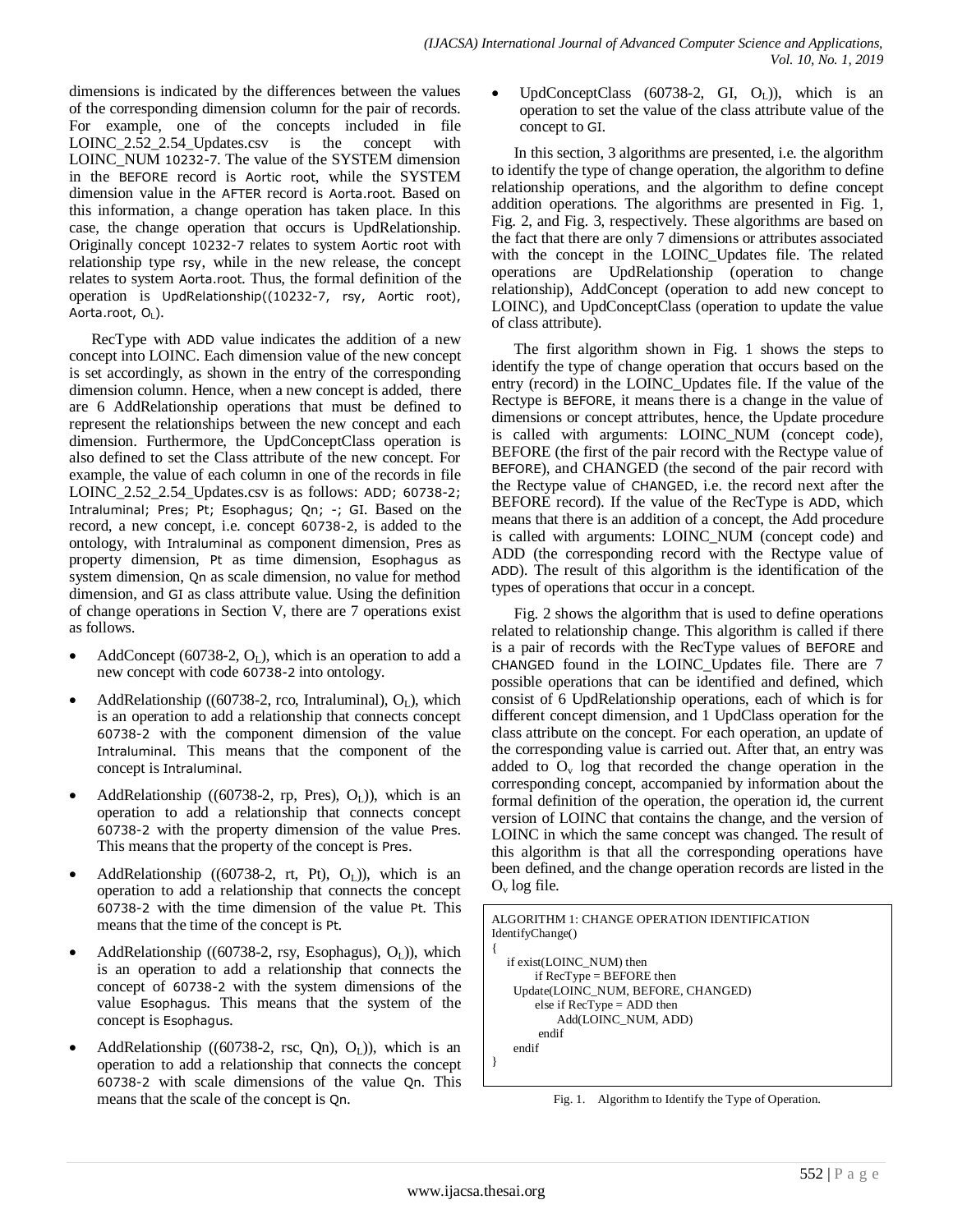{

}

ALGORITHM 2: UPDATE RELATIONSHIP OPERATION Update(LOINC\_NUM, BEFORE, CHANGED) { if COMPONENT(BEFORE) <> COMPONENT(CHANGED) then (LOINC\_NUM, rco, COMPONENT(CHANGED)) ← (LOINC\_NUM, rco, COMPONENT(BEFORE)) Append(Ov, <id, UpdRelationship (LOINC\_NUM, (LOINC\_NUM, rco, COMPONENT(CHANGED)), OL), current version, id\_prev>) endif if PROPERTY(BEFORE) <> PROPERTY(CHANGED) then (LOINC\_NUM, rp, PROPERTY(CHANGED)) ← (LOINC\_NUM, rp, PROPERTY(BEFORE)) Append(Ov, <id, UpdRelationship (LOINC\_NUM, (LOINC\_NUM, rp, PROPERTY(CHANGED)), OL), current version, id\_prev>) endif if TIME(BEFORE) <> TIME(CHANGED) then (LOINC\_NUM, rt, TIME(CHANGED)) ← (LOINC\_NUM, rt, TIME(BEFORE)) Append(Ov, <id, UpdRelationship (LOINC\_NUM, (LOINC\_NUM, rt, TIME(CHANGED)), OL), current version, id\_prev>) endif if SYSTEM(BEFORE) <> SYSTEM (CHANGED) then (LOINC\_NUM, rsy, SYSTEM (CHANGED))  $\leftarrow$  (LOINC\_NUM, rsy, SYSTEM(BEFORE)) Append(Ov, <id, UpdRelationship (LOINC\_NUM, (LOINC\_NUM, rsy, SYSTEM (CHANGED)), OL), current version, id\_prev>) endif if SCALE(BEFORE) <> SCALE (CHANGED) then (LOINC\_NUM, rsc, SCALE (CHANGED))  $\leftarrow$  (LOINC\_NUM, rsc, SCALE (BEFORE)) Append(Ov, <id, UpdRelationship (LOINC\_NUM, (LOINC\_NUM, rsc, SCALE (CHANGED)), O<sub>L</sub>), current version, id\_prev>) endif if METHOD(BEFORE) <> METHOD(CHANGED) then  $(LOINC_NUM, rm, METHOD (CHANGED)) \leftarrow (LOINC_NUM, rm, m)$ METHOD (BEFORE)) Append(Ov, <id, UpdRelationship (LOINC\_NUM, (LOINC\_NUM, rm, METHOD (CHANGED)), O<sub>L</sub>), current version, id\_prev>) endif if CLASS(BEFORE) <> CLASS(CHANGED) then  $class(LOINC NUM) \leftarrow CLASS(CHANGED)$ Append(Ov, <id, UpdConceptClass(LOINC\_NUM, CLASS(CHANGED), O<sub>L</sub>), current version, id\_prev>) endif }

Fig. 2. Algorithm to Define Operations on Relationships and Class Attribute.

Fig. 3 shows the algorithm for adding a new concept to the ontology. This algorithm is called if there is a record with the RecType value of ADD found in the LOINC\_Updates file. Eight operations are identified when a concept is added, i.e. 1 AddConcept operation, 6 AddRelationship operations, each of which is for one concept dimension, and 1 UpdClass operation to set the class attribute of the concept. For AddConcept operations, a new concept is added to set of concepts C, then an entry is added to the  $O_v$  log to record the operation. The AddConcept operation is always followed by 6 AddRelationship operations to define the value for each of the concept dimension. Thus, there are 6 AddRelationship operations, each of which has different relationship type, adjusted with the dimension name. In addition, there is an UpdClass operation to set the value of the class attribute of the concept. For each of these operations, an entry in the log  $O_v$  is added to record the operation, accompanied by the information about the formal definition of the operation, the operation id,

the current version of LOINC that contains the change. The value of id\_prev is set to null since the concept is new in the ontology, hence, there is no previous change applied to the concept. The result of this algorithm is that the AddConcept operation and the operations that accompany it are all defined, while the records corresponding to the change operations are also written to  $O_v$  log file.

```
ALGORITHM 3: CONCEPT ADDITION OPERATION 
Add(LOINC_NUM, ADD)
     Add(LOINC_NUM, C)
     Append(Ov, <id, AddConcept(LOINC_NUM, OL), current version, 
         id_prev>
     Add((LOINC_NUM, rco, COMPONENT(ADD)), R)
     Append(Ov, <id, AddRelationship((LOINC_NUM, rco,
         COMPONENT(ADD)), OL), current version, id_prev>)
     Add((LOINC_NUM, rp, PROPERTY(ADD)), R)
     Append(Ov, <id, AddRelationship((LOINC_NUM, rp, 
         PROPERTY(ADD)), OL), current version, id_prev>)
     Add((LOINC_NUM, rsy, SYSTEM(ADD)), R)
     Append(Ov, <id, AddRelationship((LOINC_NUM, rsy, 
         SYSTEM(ADD)), OL), current version, id_prev>)
     Add((LOINC_NUM, rsc, SCALE(ADD)), R)
     Append(Ov, <id, AddRelationship((LOINC_NUM, rsc, 
         SCALE(ADD)), OL), current version, id_prev>)
     Add((LOINC_NUM, rt, TIME(ADD)), R)
     Append(Ov, <id, AddRelationship((LOINC_NUM, rt, TIME(ADD)), 
         OL), current version, id_prev>)
     Add((LOINC_NUM, rm, METHOD(ADD)), R)
     Append(Ov, <id, AddRelationship((LOINC_NUM, rm, 
         METHOD(ADD)), OL), current version, id_prev>)
     class(LOINC_NUM) ← CLASS(ADD)
     Append(Ov, <id, UpdConceptClass(LOINC_NUM, CLASS(ADD), 
         OL), current version, id_prev>)
```
Fig. 3. Algorithm to Define Concept Addition Operations.

# VIII. EVALUATION AND DISCUSSION

The three algorithms described in Section VII have been implemented in C++. To evaluate the methods, including the formal definition of the change operations, an evaluation has been carried out by applying them to LOINC Release of June 2017. For this reason, LOINC\_2.52\_2.54\_Updates.csv is used which contains changes that occur in that release. The following is the detailed description of the data contained in the file, along with the calculation of the number of operations that should be identified.

- Number of records: 9001
- Number of record pairs with RecType of BEFORE and CHANGED: 3154

Among the 3154 record pairs, each produces one or more UpdRelationship operations or UpdConceptClass operation. The total number of operations is 3220, with details as follows, which is also the target number of change operation identification:

*a)* 579 UpdRelationship operations with relationship type of rco.

*b)* 176 UpdRelationship operations with relationship type of rp.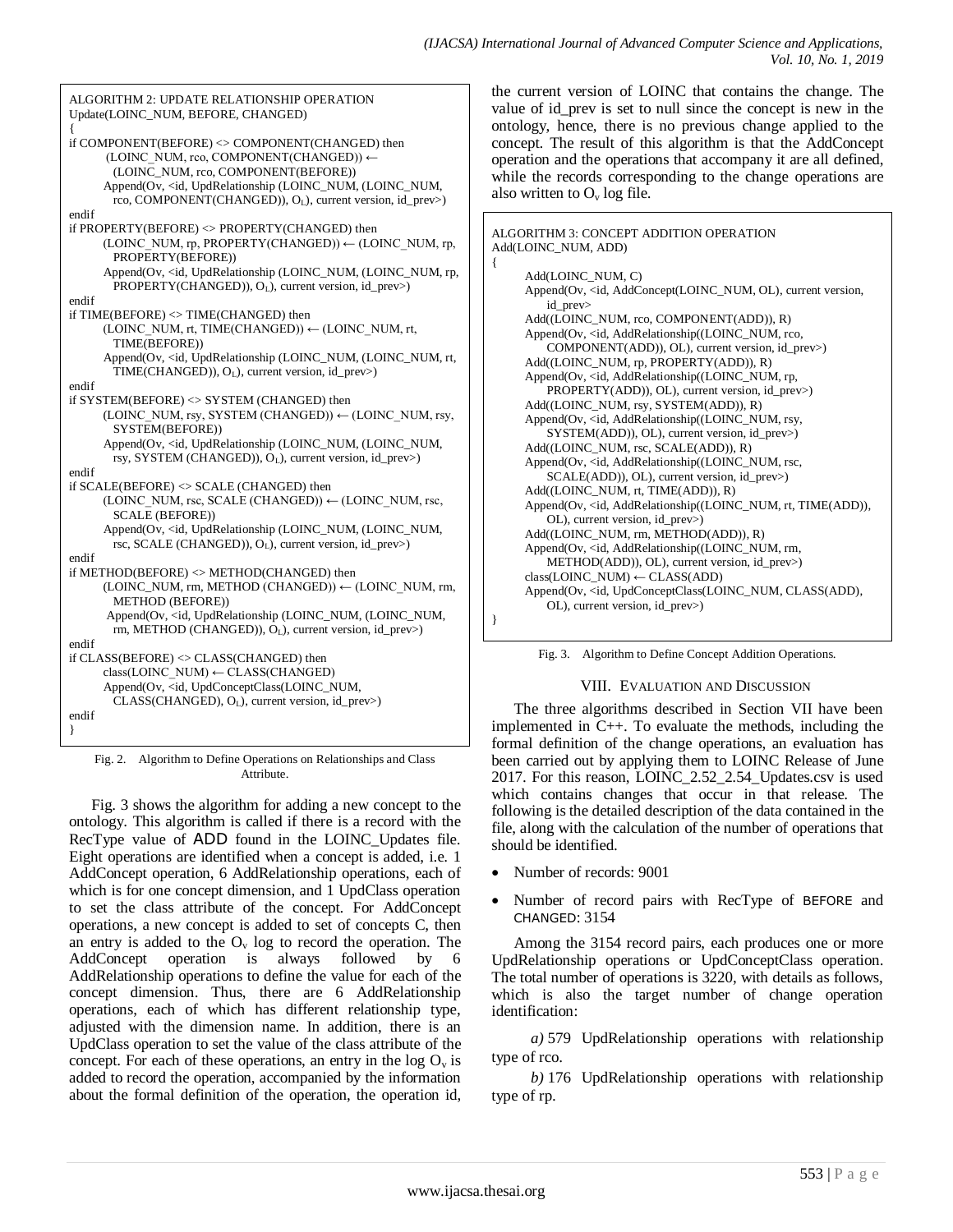*c)* 2067 UpdRelationship operations with relationship type of rt.

*d)* 134 UpdRelationship operations with relationship type of rsy.

*e)* 4 UpdRelationship operations with relationship type of rsc.

*f)* 251 UpdRelationship operations with relationship type of rm.

*g)* 9 UpdConceptClass operations.

Number of records with RecType of ADD: 2693

Based on Section VII, the target number of operations that must be identified is as follows:

*a)* 2693 AddConcept operation.

*b)* 2693 AddRelationship operations with relationship type of rco.

*c)* 2693 AddRelationship operations with relationship type of rp.

*d)* 2693 AddRelationship operations with relationship type of rsy.

*e)* 2693 AddRelationship operations with relationship type of rsc.

*f)* 2693 AddRelationship operation with relationship type of rt.

*g)* 2693 AddRelationship operations with relationship type of rm.

*h)* 2693 UpdConceptClass operations.

• Total number of update/addition operations: 22071.

Table 1 lists the operation identification results for each of the operation types. From the table, it can be seen that the algorithms can identify operations with a success rate of 100%. Hence, it can be concluded that the algorithms have been compiled correctly and can be used to identify changes to LOINC using the files available in each LOINC release.

Other than the identification of change operations, the algorithms also produce a log file that can show a history of changes to a particular concept. This file can be used to track changes that occur during the life of a concept. Since in this research there is no process of identifying change operations in previous releases (due to data limitations), evaluation to the log files related to the history of a concept cannot be performed. However, log files can still be used in the future because the change operations listed in the log file will accumulate. Hence, the changes in the binding/reference of a term in an application to a LOINC concept can be traced back to the sequence of changes starting from LOINC Release in June 2017.

| TABLE I. | <b>RESULT OF OPERATION IDENTIFICATION USING THE</b> |
|----------|-----------------------------------------------------|
|          | PROPOSED ALGORITHMS                                 |

| Type of operation                              | The<br>number of<br>operations | The number of<br>successful<br>identifications | Percentage of<br>successful<br>identification |
|------------------------------------------------|--------------------------------|------------------------------------------------|-----------------------------------------------|
| UpdRelationship of<br>relationship type rco    | 579                            | 579                                            | 100%                                          |
| UpdRelationship<br>of relationship type<br>rp  | 176                            | 176                                            | 100%                                          |
| UpdRelationship<br>of relationship type<br>rt  | 2067                           | 2067                                           | 100%                                          |
| UpdRelationship<br>of relationship type<br>rsy | 134                            | 134                                            | 100%                                          |
| UpdRelationship<br>of relationship type<br>rsc | 4                              | 4                                              | 100%                                          |
| UpdRelationship<br>of relationship type<br>rm  | 251                            | 251                                            | 100%                                          |
| AddClass                                       | 2693                           | 2693                                           | 100%                                          |
| AddRelationship<br>of relationship type<br>rco | 2693                           | 2693                                           | 100%                                          |
| AddRelationship<br>of relationship type<br>rp  | 2693                           | 2693                                           | 100%                                          |
| AddRelationship<br>of relationship type<br>rt  | 2693                           | 2693                                           | 100%                                          |
| AddRelationship<br>of relationship type<br>rsy | 2693                           | 2693                                           | 100%                                          |
| AddRelationship<br>of relationship type<br>rsc | 2693                           | 2693                                           | 100%                                          |
| AddRelationship<br>of relationship type<br>rm  | 2693                           | 2693                                           | 100%                                          |
| UpdConceptClass                                | 2702                           | 2702                                           | 100%                                          |
| Total operations                               |                                | 22071                                          |                                               |